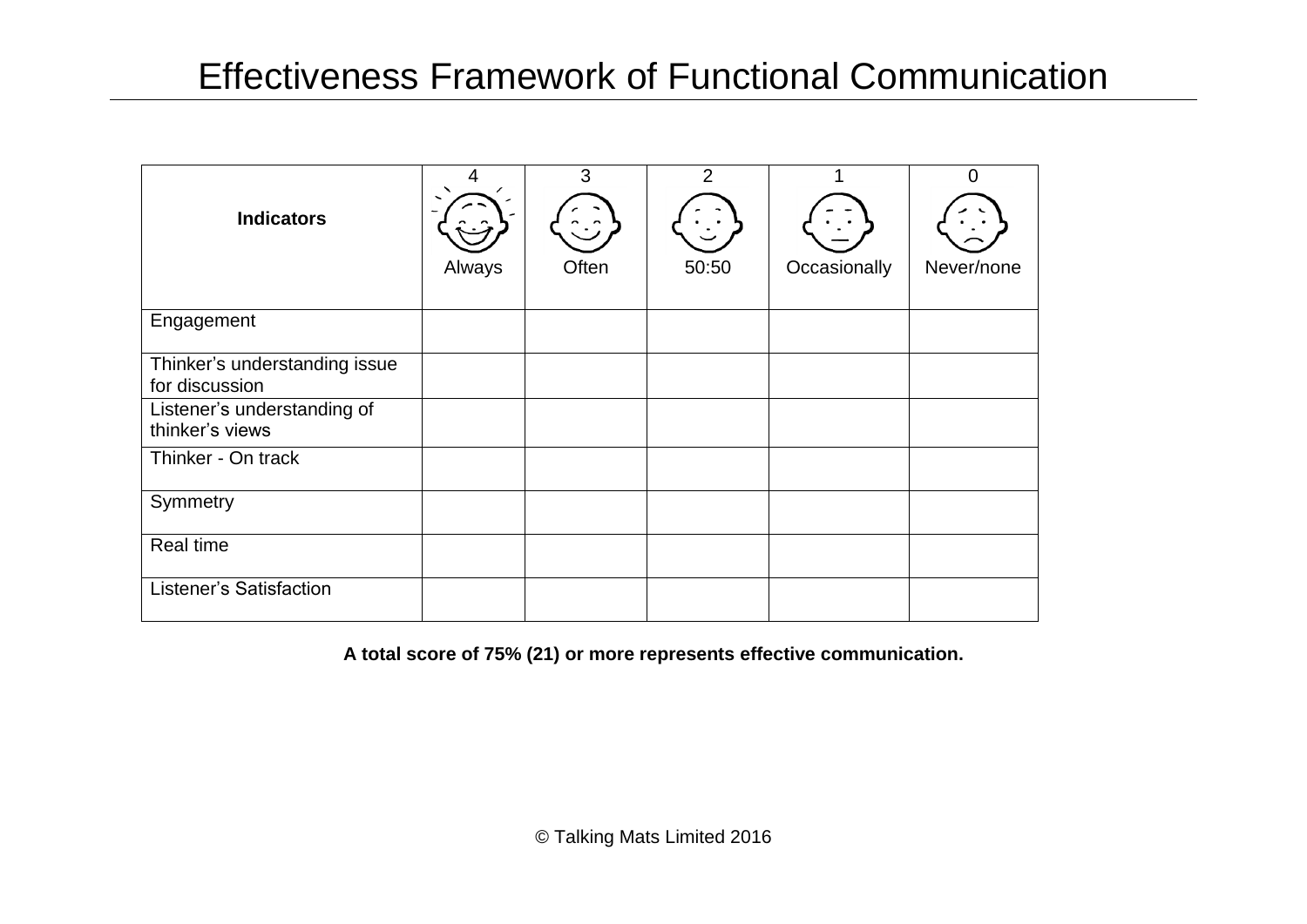# Effectiveness Framework of Functional Communication

- **Engagement** the social closeness that is established in the interaction and maintained through rapport and joint attention.
- **Thinker's understanding** based on verbal and non-verbal responses.
- **Listener's understanding of thinker's views** shown by non-verbal and verbal responses of listener.
- **Thinker - On Track –** the relevance of the thinker's verbal and non-verbal responses to the topic being discussed.
- **Symmetry –**the sense of equilibrium and balance that creates shared control in the interaction.
- **Real time –**the extent to which the interaction happens within a typical time frame.
- **Listener - Chill factor/Satisfaction –** the perspective of the listener about how easy it is to support and maintain the

interaction.

For further information on the development of this measure please refer to the following publications

1. Murphy, J., (2000). Enabling People with Aphasia to Discuss Quality of Life. British Journal of Therapy and Rehabilitation, 7, (11) 454-457.

2. Murphy, J. and Cameron, L., (2008) The Effectiveness of Talking Mats for People with Intellectual Disability. British Journal of Learning Disability, 36, 232-241.

3. Murphy, J., et al, (2010). The Effectiveness of the Talking Mats Framework with People with Dementia. Dementia : International Journal of Social Research and Practice, 9 (4) 454-472.